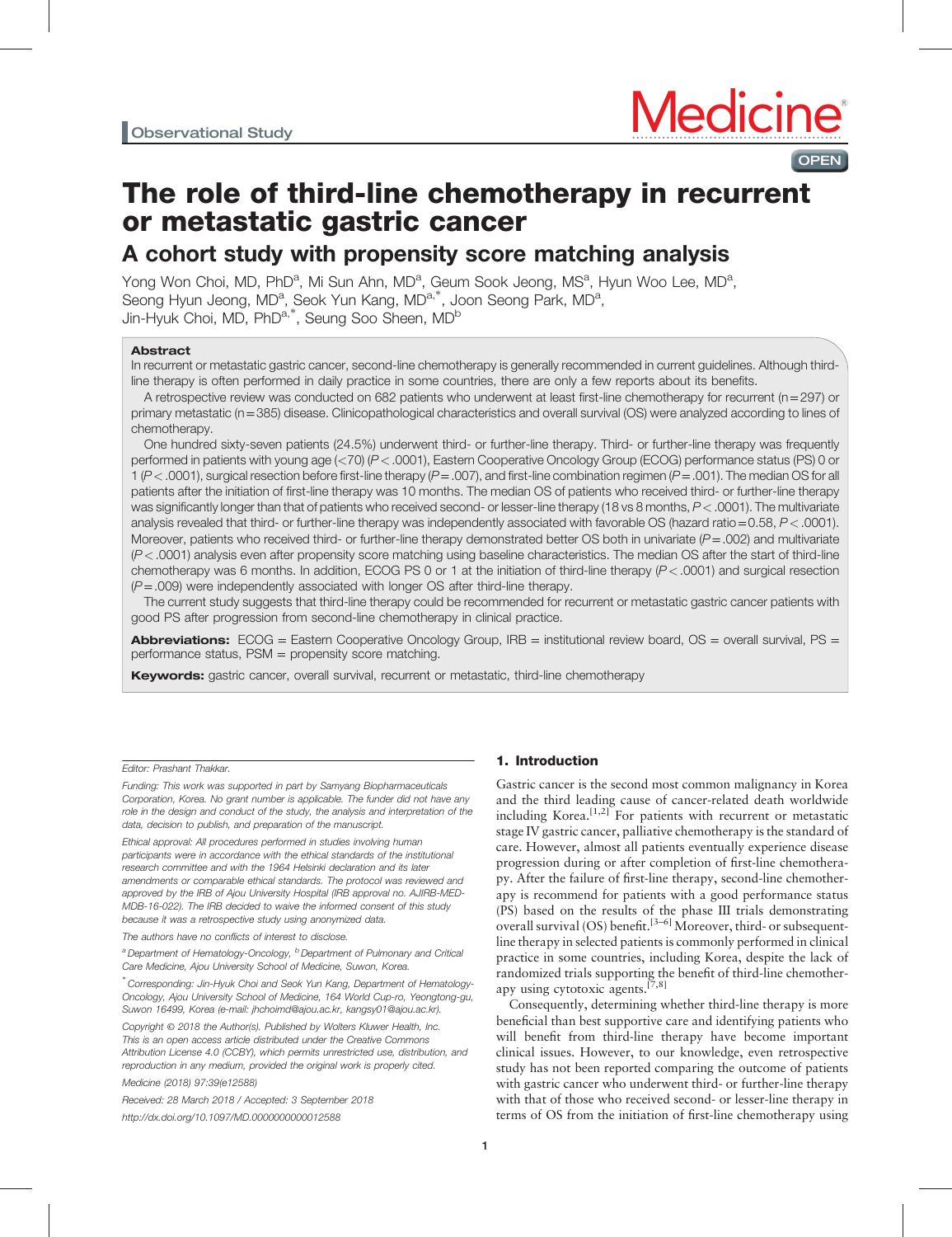the cohort that included all the patients who received palliative chemotherapy during the defined period. Therefore, we retrospectively compared the outcomes between recurrent or primary metastatic gastric cancer patients who received third- or furtherline therapy and those who received second- or lesser-line therapy as well as analyzed the clinicopathological characteristics affecting prognosis.

#### 2. Patients and methods

#### 2.1. Study population

We retrospectively identified all patients with recurrent or metastatic gastric cancer who had started first-line palliative chemotherapy between January 2004 and December 2014 at our institution. The criterion for eligibility was histologically documented recurrent or primary metastatic gastric cancer. In patients with primary metastatic disease, American Joint Committee on Cancer stage  $IV^{[9]}$  $IV^{[9]}$  $IV^{[9]}$  patients with distant metastasis or patients with gross residual disease after surgical resection were included. Among stage IV diseases, patients with distant abdominal lymph node metastasis (e.g., retropancreatic or mesenteric) were excluded if complete resection of gross tumor was performed. If adequate chemotherapy information was available, patients who had started first-line chemotherapy at other hospitals during this period and received further therapy at our institution were included. Patients who were transferred to other hospitals for chemotherapy during or after first- or second-line therapy at our institution were excluded if further treatment information was unavailable. This research protocol was approved by the institutional review board (IRB) of Ajou University Hospital, Suwon, Korea (IRB approval no. AJIRB-MED-MDB-16-022).

#### 2.2. Clinical review

A retrospective review of the clinical information of eligible patients was performed. Data on the gastric cancer patients, including patient characteristics [sex, age, PS based on the Eastern Cooperative Oncology Group (ECOG) performance scale, histology, disease status at diagnosis, peritoneal and liver metastasis, palliative surgical resection before initiation of firstline chemotherapy, chemotherapy regimens, and total chemotherapy lines] and survival information, were collected. For histologic subclassification, pathologic information on primary tumor of stomach was used in both primary metastatic and recurrent disease. In patients with local recurrence, histology was classified according to the pathology report on the recurrent stomach lesion if available.

### 2.3. Statistical analysis

OS was calculated using the Kaplan-Meier method. OS was defined as the time from the starting day of the first- or third-line chemotherapy to death. Data on the survivors were censored at the last follow-up. The differences between the survival curves were analyzed by the log-rank test. Fisher exact test was used to compare the different groups for categorical variables. The Cox proportional hazards regression model was used to determine the joint effects of several variables on survival. Factors with  $P$  values  $\lt$  1 in the univariate analysis were included in the Cox proportional hazards regression model. All statistical analyses were performed 2 sided with SPSS version 23.0 for Windows (IBM Corp., Armonk, NY).

Propensity score matching (PSM) was used to minimize the selection bias by balancing covariates that may be associated with the outcome. In the present study, the 1:1 nearest neighbor matching was performed using SPSS version 23.0 for Windows.

# 3. Results

#### 3.1. Patient characteristics

Among the 692 patients who started first-line palliative chemotherapy for recurrent or primary metastatic gastric cancer at our institution, 23 patients who were transferred to other hospitals for chemotherapy without follow-up treatment information were excluded and 13 patients who had started first- or further-line therapy at other hospitals were included, thus leaving 682 patients for analysis. Most patients underwent first-line chemotherapy as routine clinical practice. However, 14 (2.1%) patients received first-line therapy in clinical trials (12 patients: a phase III trial comparing 3-weekly and 5-weekly cisplatin plus S1 chemotherapy; 2 patients: phase II or III trials evaluating the efficacy of adding targeted agents to chemotherapy in human epidermal growth factor receptor 2–positive advanced gastric cancer).

[Table 1](#page-2-0) summarizes the patients' clinicopathological characteristics. Among the 682 patients, 475 (69.6%) were men, 124 (18.2%) were 70 years or older, 604 (88.6%) were in ECOG PS 0 or 1, and 188 (27.6%) had poorly differentiated adenocarcinoma as the most prevalent histological type. Among the 297 (43.5%) patients with recurrent disease, 267 had received adjuvant chemotherapy. A total of 314 (46.0%) and 156 (22.9%) patients had peritoneal and liver metastasis, respectively, and 35 (5.1%) patients had both liver and peritoneal metastasis. Palliative surgical resection (gastrectomy: 81; metastasectomy: 42; both: 14) before first-line therapy was performed in 137 (20.1%) patients. First-line chemotherapy was combination for 521 (76.4%) patients [5-FU/leucovorin/oxaliplatin (FOLFOX): 350; S1/cisplatin (SP): 74; XELOX (capecitabine/oxaliplatin): 23; capecitabine (or 5-FU)/cisplatin/trastuzumab: 10; 5-FU/leucovorin/irinotecan (FOLFIRI): 10; others: 54] and single agent for 161 (23.6%) patients (S1: 142; capecitabine: 6; UFT: 5; others: 8). Overall, 194 (28.4%) and 167 (24.5%) of all patients received second- and third- or further-line therapy, respectively. Third-line chemotherapy was combination for 85 (50.9%) patients (FOLFIRI: 53; FOLFOX: 13; SP: 7; paclitaxel/cisplatin: 4; irinotecan/cisplatin: 4; others: 4) and single agent for 82 (49.1%) patients (docetaxel: 28; S1: 27; UFT: 15; paclitaxel: 7; others: 5). Among the 167 patients with third- or further-line therapy, 58 (34.7%) received fourth- or further-line chemotherapy (maximum: seventh line).

In the baseline characteristics, patients who received third- or further-line therapy were associated with a high proportion of young age  $(*70*)$   $(P < .0001)$ , good PS  $(P < .0001)$ , palliative surgical resection before first-line therapy  $(P=.007)$ , and first-line combination regimen  $(P=.001)$  in comparison with those who underwent second- or lesser-line chemotherapy ([Table 1\)](#page-2-0). To control the selection bias, the patient characteristics at the initiation of first-line chemotherapy were used as covariates for PSM. The covariates were well balanced after 1:1 PSM without statistically significant difference between patients who received third- or further-line therapy and those who underwent secondor lesser-line chemotherapy ([Table 1](#page-2-0)).

### 3.2. Overall survival

The median follow-up duration was 77 months (36–163 months) for the survivors. Only 1 patient was lost to follow-up for survival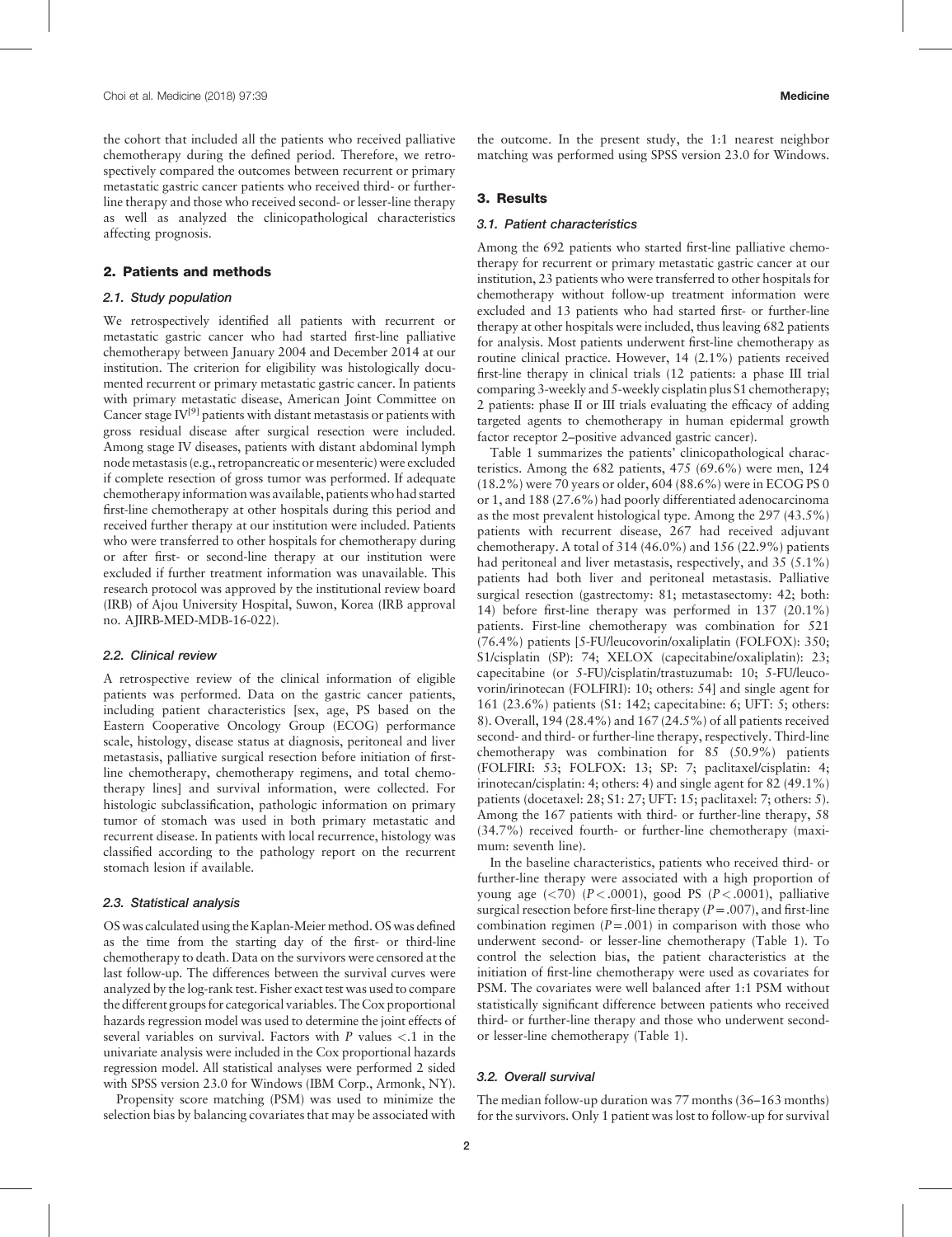<span id="page-2-0"></span>

| Table 1 |                                                                       |  |  |  |
|---------|-----------------------------------------------------------------------|--|--|--|
|         | Patient characteristics at the initiation of first-line chemotherapy. |  |  |  |

|                               |                         | Before propensity score matching |                                | After propensity score matching |                       |                                |                                 |       |
|-------------------------------|-------------------------|----------------------------------|--------------------------------|---------------------------------|-----------------------|--------------------------------|---------------------------------|-------|
| <b>Characteristics</b>        | Total N $(%)$           | $<$ Second-line<br>CTx $N$ (%)   | $>$ Third-line<br>CT $x N$ (%) | P                               | <b>Total</b><br>N (%) | $<$ Second-line<br>CTx $N$ (%) | $\ge$ Third-line<br>CTx $N$ (%) | P     |
| Sex                           |                         |                                  |                                |                                 |                       |                                |                                 |       |
| Male                          | 475 (69.6)              | 352 (68.3)                       | 123 (73.7)                     | .209                            | 251 (75.1)            | 128 (76.6)                     | 123 (73.7)                      | .613  |
| Female                        | 207 (30.4)              | 163 (31.7)                       | 44 (26.3)                      |                                 | 83 (24.9)             | 39 (23.4)                      | 44 (26.3)                       |       |
| Age, y                        |                         |                                  |                                |                                 |                       |                                |                                 |       |
| <70                           | 558 (81.8)              | 402 (78.1)                       | 156 (93.4)                     | < .0001                         | 311 (93.1)            | 155 (92.8)                     | 156 (93.4)                      | 1.000 |
| >70                           | 124 (18.2)              | 113 (21.9)                       | 11(6.6)                        |                                 | 23(6.9)               | 12(7.2)                        | 11(6.6)                         |       |
| PS (ECOG)                     |                         |                                  |                                |                                 |                       |                                |                                 |       |
| 0, 1                          | 604 (88.6)              | 442 (85.8)                       | 162 (97.0)                     | < .0001                         | 325 (97.3)            | 163 (97.6)                     | 162 (97.0)                      | .751  |
| 2, 3                          | $78(11.4)$ <sup>*</sup> | 73 (14.2)                        | 5(3.0)                         |                                 | 9(2.7)                | 4(2.4)                         | 5(3.0)                          |       |
| Histology <sup>†</sup>        |                         |                                  |                                |                                 |                       |                                |                                 |       |
| Well, moderate                | 168 (24.6)              | 117(22.7)                        | 51 (30.5)                      | .239                            | 101 (30.2)            | 50 (29.9)                      | 51 (30.5)                       | .992  |
| Poor                          | 188 (27.6)              | 147 (28.5)                       | 41 (24.6)                      |                                 | 83 (24.9)             | 42 (25.1)                      | 41 (24.6)                       |       |
| Signet ring cell              | 166 (24.3)              | 129 (25.0)                       | 37 (22.2)                      |                                 | 72 (21.6)             | 35(21.0)                       | 37 (22.2)                       |       |
| Combined, others              | 160 (23.5)              | 122 (23.7)                       | 38 (22.8)                      |                                 | 78 (23.4)             | 40(24.0)                       | 38 (22.8)                       |       |
| Disease status                |                         |                                  |                                |                                 |                       |                                |                                 |       |
| Primary metastatic            | 385 $(56.5)^{\ddagger}$ | 282 (54.8)                       | 103 (61.7)                     | .127                            | 211 (63.2)            | 108 (64.7)                     | 103 (61.7)                      | .650  |
| Recurrent                     | 297 (43.5)              | 233 (45.2)                       | 64 (38.3)                      |                                 | 123 (36.8)            | 59 (35.3)                      | 64 (38.3)                       |       |
| Peritoneal metastasis         |                         |                                  |                                |                                 |                       |                                |                                 |       |
| No                            | 368 (54.0)              | 271 (52.6)                       | 97 (58.1)                      | .246                            | 191 (57.2)            | 94 (56.3)                      | 97 (58.1)                       | .825  |
| Yes                           | 314 (46.0)              | 244 (47.4)                       | 70 (41.9)                      |                                 | 143 (42.8)            | 73 (43.7)                      | 70(41.9)                        |       |
| Liver metastasis              |                         |                                  |                                |                                 |                       |                                |                                 |       |
| No                            | 526 (77.1)              | 404 (78.4)                       | 122 (73.1)                     | .168                            | 245 (73.4)            | 123 (73.7)                     | 122 (73.1)                      | 1.000 |
| Yes                           | 156 (22.9)              | 111(21.6)                        | 45 (26.9)                      |                                 | 89 (26.6)             | 44 (26.3)                      | 45 (26.9)                       |       |
| Palliative surgical resection |                         |                                  |                                |                                 |                       |                                |                                 |       |
| No                            | 545 (79.9)              | 424 (82.3)                       | 121 (72.5)                     | .007                            | 244 (73.1)            | 123 (73.7)                     | 121 (72.5)                      | .902  |
| Yes                           | 137 (20.1)              | 91(17.7)                         | 46 (27.5)                      |                                 | 90(26.9)              | 44 (26.3)                      | 46 (27.5)                       |       |
| First-line CTx                |                         |                                  |                                |                                 |                       |                                |                                 |       |
| Single                        | 161 (23.6)              | 137 (26.6)                       | 24 (14.4)                      | .001                            | 47 (14.1)             | 23 (13.8)                      | 24 (14.4)                       | 1.000 |
| Combination                   | 521 (76.4)              | 378 (73.4)                       | 143 (85.6)                     |                                 | 287 (85.9)            | 144 (86.2)                     | 143 (85.6)                      |       |

CTx=chemotherapy, ECOG=Eastern Cooperative Oncology Group, N=number, PS=performance status.

ECOG PS 3: 2 patients.

† WHO classification.

‡ Including 2 stage III patients with gross residual disease after resection.

status at 1 month after the initiation of first-line chemotherapy. This patient's survival data were censored at the last follow-up time. Thirty-nine (5.7%) patients were still alive at the time of the last follow-up. The median OS for all patients after the initiation of first-line therapy was 10 months ([Fig. 1A](#page-3-0)). The Kaplan-Meier survival curve for OS from the start of first-line therapy according to the chemotherapy lines, as presented in [Figure 1B](#page-3-0), showed a statistically significant difference. The median OS of patients who received third- or further-line therapy was significantly longer than that of patients who received second- or lesser-line therapy (18 vs 8 months,  $P < .0001$ , [Fig. 1C](#page-3-0)). In addition, patients who underwent palliative surgical resection before first-line therapy  $(P < .0001)$  and first-line combination chemotherapy  $(P < .0001)$ showed longer median OS. Old age (70 or more)  $(P=.024)$ , ECOG PS 2 or more  $(P < .0001)$ , signet ring cell histology  $(P=.040)$ , and presence of peritoneal metastasis  $(P=.001)$  were associated with poor OS in the univariate analysis ([Table 2](#page-4-0)).

The multivariate analysis revealed that third- or further-line therapy was independently associated with favorable OS (hazard ratio=0.58,  $P < .0001$ ), along with surgical resection ( $P < .0001$ ) and first-line combination regimen  $(P=.009)$ , whereas ECOG PS 2 or more  $(P=.022)$ , signet ring cell histology  $(P=.001)$ , and peritoneal metastasis  $(P=.008)$  were independent prognostic factors of poor OS ([Table 2](#page-4-0)). Even after PSM, third- or furtherline therapy was associated with better OS (18 vs 9 months,  $P = .002$ ), compared with second- or lesser-line therapy in univariate analysis ([Fig. 1D](#page-3-0)), with independent favorable prognostic significance (hazard ratio=0.57, P<.0001) in multivariate analysis [\(Table 2\)](#page-4-0).

#### 3.3. Overall survival after third- or further-line therapy

The median OS after the initiation of third-line therapy was 6 months [\(Fig. 2](#page-4-0)A). In the univariate analysis, patients with good PS (ECOG PS 0 or 1) at the initiation of third-line therapy demonstrated longer OS (7 vs 2 months, P<.0001, [Fig. 2B](#page-4-0)). In addition, younger age  $(*70*)$   $(P=.040)$  and palliative surgical resection before first-line therapy  $(P=.019)$  were associated with longer OS after third-line therapy. Other clinicopathologic characteristics including third-line chemotherapy regimens (single vs combination) were not associated with the OS of patients ([Table 3](#page-5-0)). Furthermore, good PS at the initiation of thirdline therapy  $(P < .0001)$  and palliative surgical resection (P) =.009) were independent favorable prognostic factors in multivariate analysis [\(Table 3\)](#page-5-0).

In addition to OS, to determine the change of PS after third-line chemotherapy, ECOG PS of patients around 1 month (20–40 days) after the start of chemotherapy was analyzed. Among 153 patients with PS 0 or 1 at the time of initiation of third-line chemotherapy, 128 (83.7%) patients maintained the initial good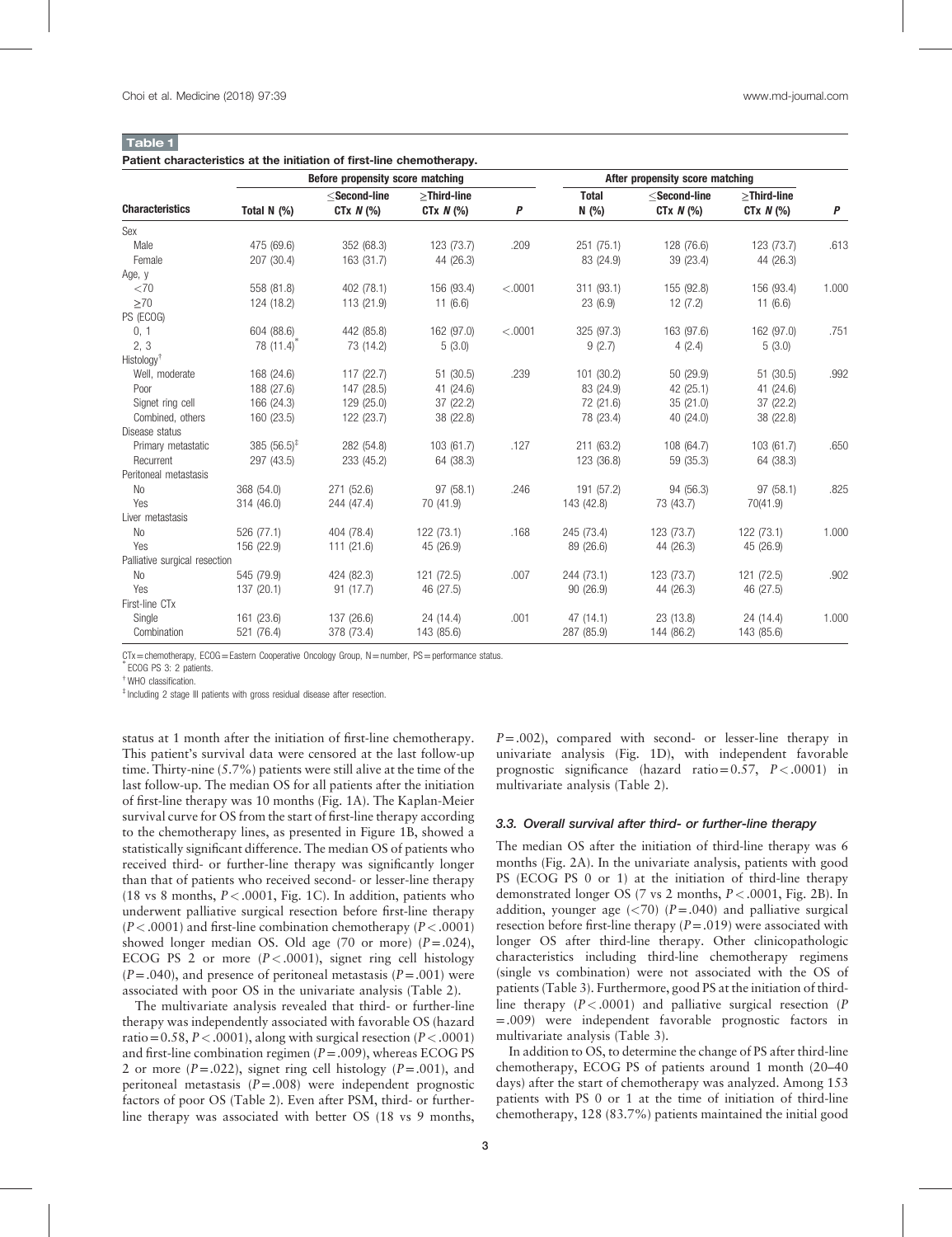<span id="page-3-0"></span>

Figure 1. Overall survival from the start of first-line chemotherapy for all patients (A), and according to the number of chemotherapy lines before (B), (C) and after propensity score matching (D).

PS, whereas 11 (7.2%), 5 (3.3%), 7 (4.6%), and 2 (1.3%) were in PS 2, 3, 4, and 5 (death), respectively. On the contrary, in cases of 14 patients with PS 2, PS was 1 in 2 (14.3%) patients, 2 in 4 (28.6%), 3 in 3 (21.4%), 4 in 1 (7.1%), and 5 in 4 (28.6%), after third-line chemotherapy.

#### 4. Discussion

The present study analyzed patients with recurrent or primary metastatic gastric cancer who had started first-line chemotherapy since 2004 at our institution, as third-generation agents such as oxaliplatin and  $S1^{[10-12]}$  have become reimbursable for palliative chemotherapy from the Korean national health insurance system beginning 2004. In this study, 194 (28.4%) and 167 (24.5%) patients were treated with second- and third- or further-line therapy, respectively. The proportion of patients treated with third- or further-line therapy was comparable with those in previous reports from other Korean institutions.<sup>[7,8]</sup> This relatively high frequency of third-line chemotherapy despite the lack of evidence suggesting third-line therapy as the standard care can be explained by the practice pattern in Korea. Most clinicians and patients with gastric cancer in Korea tend to continue chemotherapy in third- or further-line setting. In addition, the reimbursement from the Korean national health insurance system can be helpful in receiving third- or further-line therapy.

In this study, median OS (10 months) of all patients after the initiation of first-line chemotherapy was comparable with those in previous studies with a large number of patients including Korean institutions.<sup>[7,10–15]</sup> The median OS of patients who received third- or further-line therapy was significantly longer than that of patients who received second- or lesser-line therapy. Moreover, third- or further-line therapy itself was independently associated with a favorable outcome in the multivariate analysis. The median OS of 18 months in patients who underwent third- or further-line therapy seemed to be quite encouraging. Nonetheless, the proportion of patients with younger age, good PS, palliative surgical resection, and combination regimen at the initiation of first-line chemotherapy was relatively high in the third- or further-line therapy group. These findings suggest the possibility that patients in relatively healthy status or with low tumor burden at the initiation of first-line chemotherapy have more chance of being selected for third-line chemotherapy. Therefore, to overcome bias, PSM analysis was performed by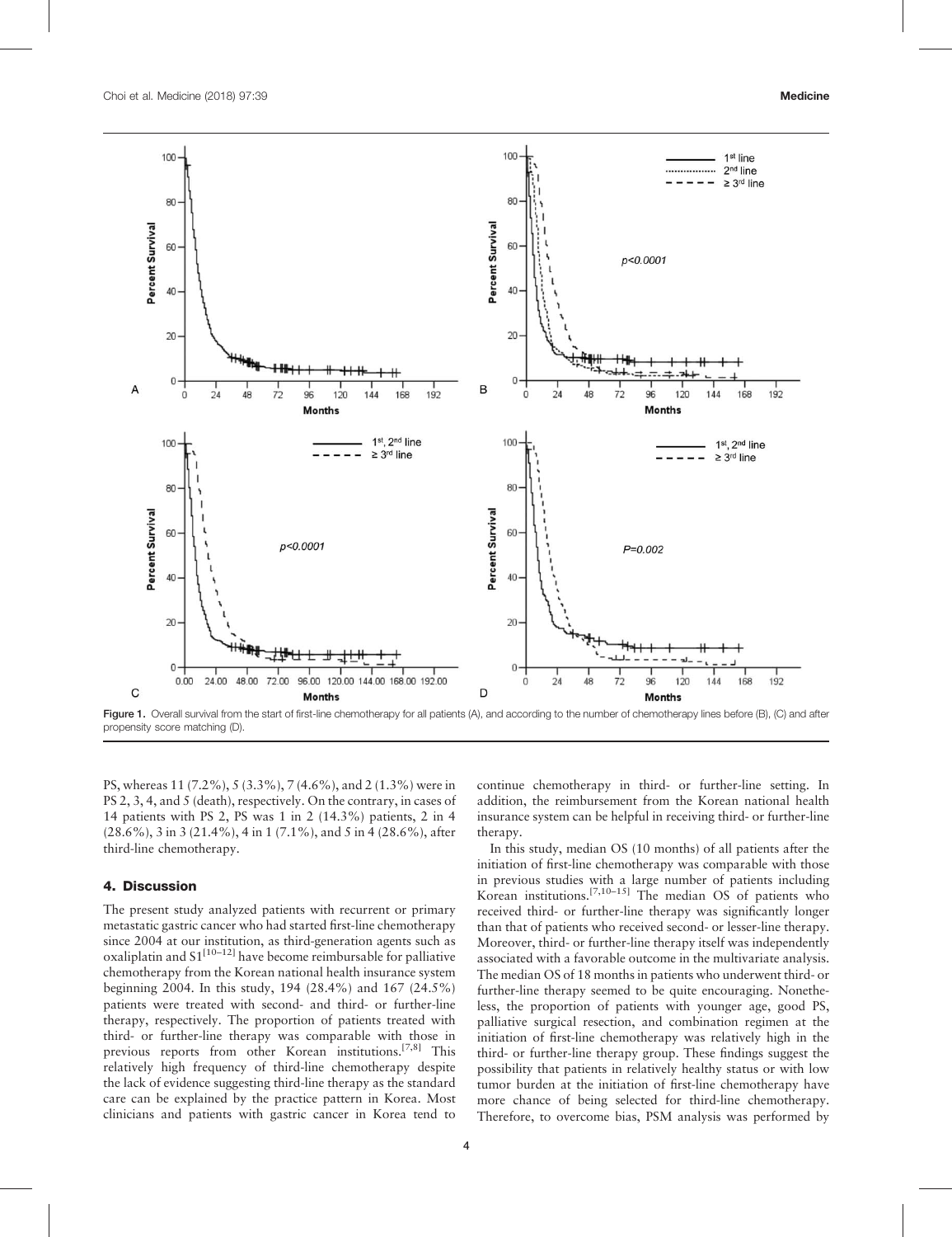# <span id="page-4-0"></span>Table 2

Univariate and multivariate analysis of overall survival for all patients from the start of first-line chemotherapy.

|                                                                                                                                                                                                     | Before propensity score matching |                   |                |                     |                  | After propensity score matching |                   |              |                     |          |
|-----------------------------------------------------------------------------------------------------------------------------------------------------------------------------------------------------|----------------------------------|-------------------|----------------|---------------------|------------------|---------------------------------|-------------------|--------------|---------------------|----------|
|                                                                                                                                                                                                     |                                  | <b>Univariate</b> |                | <b>Multivariate</b> |                  |                                 | <b>Univariate</b> |              | <b>Multivariate</b> |          |
| <b>Prognostic factors</b>                                                                                                                                                                           | <b>MS</b>                        | $\boldsymbol{P}$  | <b>HR</b>      | 95% CI              | $\boldsymbol{P}$ | <b>MS</b>                       | $\boldsymbol{P}$  | <b>HR</b>    | 95% CI              | P        |
| Sex                                                                                                                                                                                                 |                                  |                   |                |                     |                  |                                 |                   |              |                     |          |
| Male                                                                                                                                                                                                | 10                               | .609              |                |                     |                  | 14                              | .793              |              |                     |          |
| Female                                                                                                                                                                                              | 10                               |                   |                |                     |                  | 14                              |                   |              |                     |          |
| Age, y                                                                                                                                                                                              |                                  |                   |                |                     |                  |                                 |                   |              |                     |          |
| <70                                                                                                                                                                                                 | 10                               | .024              | $\mathbf{1}$   |                     |                  | 14                              | .006              | $\mathbf{1}$ |                     |          |
| >70                                                                                                                                                                                                 | 8                                |                   | 0.88           | $0.69 - 1.11$       | .277             | 10                              |                   | 1.28         | $0.81 - 2.04$       | .294     |
| PS (ECOG)                                                                                                                                                                                           |                                  |                   |                |                     |                  |                                 |                   |              |                     |          |
| 0, 1                                                                                                                                                                                                | 11                               | < .0001           | $\mathbf{1}$   |                     |                  | 14                              | .610              |              |                     |          |
| $\geq$ 2                                                                                                                                                                                            | 5                                |                   | 1.38           | $1.05 - 1.81$       | .022             | 12                              |                   |              |                     |          |
| Disease status                                                                                                                                                                                      |                                  |                   |                |                     |                  |                                 |                   |              |                     |          |
| Primary metastatic                                                                                                                                                                                  | 10                               | .324              |                |                     |                  | 13                              | .074              | $\mathbf{1}$ |                     |          |
| Recurrent                                                                                                                                                                                           | 10                               |                   |                |                     |                  | 15                              |                   | 0.70         | $055 - 0.89$        | .003     |
| Histology <sup>®</sup>                                                                                                                                                                              |                                  |                   |                |                     |                  |                                 |                   |              |                     |          |
| Well, moderate                                                                                                                                                                                      | 12                               | .040              | $\mathbf{1}$   |                     |                  | 15                              | .768              |              |                     |          |
| Poor                                                                                                                                                                                                | 10                               |                   | 1.16           | $0.93 - 1.45$       | .195             | 15                              |                   |              |                     |          |
| Signet ring cell                                                                                                                                                                                    | 8                                |                   | 1.47           | $1.16 - 1.86$       | .001             | 13                              |                   |              |                     |          |
| Combined, others                                                                                                                                                                                    | 11                               |                   | 1.18           | $0.94 - 1.49$       | .159             | 13                              |                   |              |                     |          |
| Peritoneal metastasis                                                                                                                                                                               |                                  |                   |                |                     |                  |                                 |                   |              |                     |          |
| N <sub>0</sub>                                                                                                                                                                                      | 11                               | .001              | $\mathbf{1}$   |                     |                  | 15                              | .098              | $\mathbf{1}$ |                     |          |
| Yes                                                                                                                                                                                                 | 9                                |                   | 1.25           | $1.06 - 1.47$       | .008             | 13                              |                   | 1.21         | $0.96 - 1.53$       | .102     |
| Liver metastasis                                                                                                                                                                                    |                                  |                   |                |                     |                  |                                 |                   |              |                     |          |
| N <sub>0</sub>                                                                                                                                                                                      | 10                               | .659              |                |                     |                  | 15                              | .774              |              |                     |          |
| Yes                                                                                                                                                                                                 | 9                                |                   |                |                     |                  | 12                              |                   |              |                     |          |
| Palliative surgical resection                                                                                                                                                                       |                                  |                   |                |                     |                  |                                 |                   |              |                     |          |
| N <sub>0</sub>                                                                                                                                                                                      | 9                                | < .0001           | $\overline{1}$ |                     |                  | 12                              | < .0001           | $\mathbf{1}$ |                     |          |
| Yes                                                                                                                                                                                                 | 19                               |                   | 0.39           | $0.32 - 0.49$       | $-.0001$         | 24                              |                   | 0.39         | $0.29 - 0.51$       | $-.0001$ |
| First-line CTx                                                                                                                                                                                      |                                  |                   |                |                     |                  |                                 |                   |              |                     |          |
| Single                                                                                                                                                                                              | $\overline{7}$                   | < .0001           | $\overline{1}$ |                     |                  | 11                              | .031              | $\mathbf{1}$ |                     |          |
| Combination                                                                                                                                                                                         | 11                               |                   | 0.73           | $0.58 - 0.93$       | .009             | 15                              |                   | 0.59         | $0.41 - 0.83$       | .003     |
| Number of CTx cycles                                                                                                                                                                                |                                  |                   |                |                     |                  |                                 |                   |              |                     |          |
| <second-line ctx<="" td=""><td>8</td><td>&lt; .0001</td><td><math>\overline{1}</math></td><td></td><td></td><td>9</td><td>.002</td><td><math>\mathbf{1}</math></td><td></td><td></td></second-line> | 8                                | < .0001           | $\overline{1}$ |                     |                  | 9                               | .002              | $\mathbf{1}$ |                     |          |
| $\geq$ Third-line CTx                                                                                                                                                                               | 18                               |                   | 0.58           | $0.48 - 0.70$       | < .0001          | 18                              |                   | 0.57         | $0.45 - 0.72$       | < .0001  |

CI=confidence interval, CTx=chemotherapy, ECOG=Eastern Cooperative Oncology Group, HR=hazard ratio, MS=median survival, PS=performance status. WHO classification.



Figure 2. Overall survival from the initiation of third-line therapy for all patients (A) and according to performance status (PS) at the start of third-line therapy (B).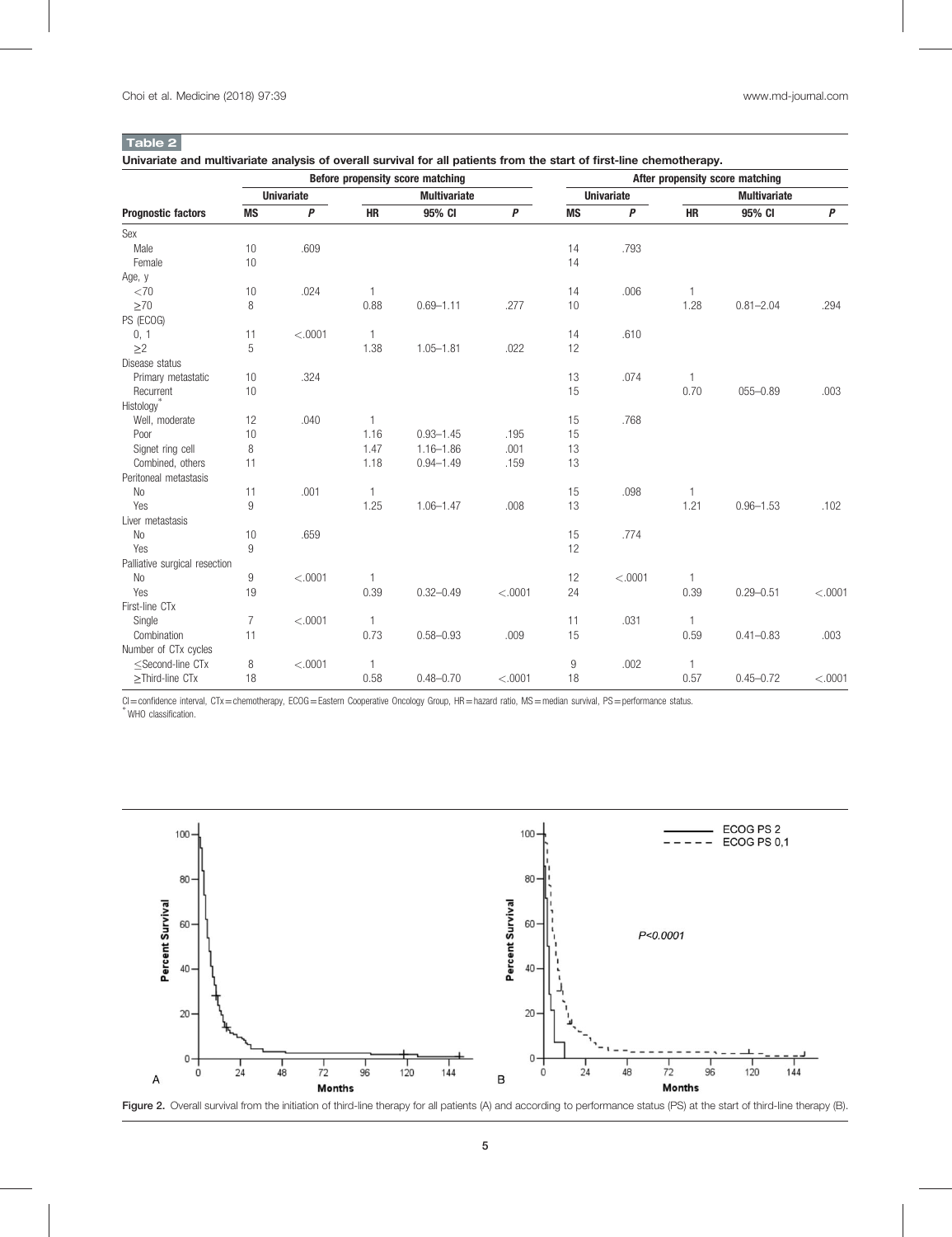#### <span id="page-5-0"></span>Table 3

|                                            |                | <b>Univariate</b> |              | <b>Multivariate</b> |           |
|--------------------------------------------|----------------|-------------------|--------------|---------------------|-----------|
| <b>Prognostic factors</b>                  | <b>MS</b>      | $\overline{P}$    | HR           | 95% CI              | $\pmb{P}$ |
| Sex                                        |                |                   |              |                     |           |
| Male                                       | 6              | .314              |              |                     |           |
| Female                                     | $\overline{7}$ |                   |              |                     |           |
| Age, y <sup>*</sup>                        |                |                   |              |                     |           |
| <70                                        | 6              | .040              | $\mathbf{1}$ |                     |           |
| $\geq 70$                                  | 3              |                   | 1.47         | $0.78 - 2.76$       | .234      |
| PS (ECOG) at third-line CTx                |                |                   |              |                     |           |
|                                            | 7              | < .0001           | $\mathbf{1}$ |                     |           |
| $\frac{0}{2}$ , 1                          | $\overline{c}$ |                   | 3.80         | $2.11 - 6.85$       | < .0001   |
| Disease status                             |                |                   |              |                     |           |
| Primary metastatic                         | 6              | .360              |              |                     |           |
| Recurrent disease                          | 6              |                   |              |                     |           |
| Histology <sup>#</sup>                     |                |                   |              |                     |           |
| Well, moderate                             | 7              | .778              |              |                     |           |
| Poor                                       | 6              |                   |              |                     |           |
| Signet ring cell                           | 4              |                   |              |                     |           |
| Combined, others                           | $\overline{7}$ |                   |              |                     |           |
| Peritoneal metastasis <sup>*</sup>         |                |                   |              |                     |           |
| $\rm No$                                   | 6              | .704              |              |                     |           |
| Yes                                        | 6              |                   |              |                     |           |
| Liver metastasis*                          |                |                   |              |                     |           |
| <b>No</b>                                  | 6              | .295              |              |                     |           |
| Yes                                        | 5              |                   |              |                     |           |
| Palliative surgical resection <sup>*</sup> |                |                   |              |                     |           |
| No                                         | $\sqrt{5}$     | .019              | 1            |                     |           |
| Yes                                        | 8              |                   | 0.61         | $0.42 - 0.88$       | .009      |
| First-line CTx                             |                |                   |              |                     |           |
| Single                                     | $\overline{7}$ | .323              |              |                     |           |
| Combination                                | 6              |                   |              |                     |           |
| Third-line CTx                             |                |                   |              |                     |           |
| Single                                     | 6              | .789              |              |                     |           |
| Combination                                | 6              |                   |              |                     |           |

CI=confidence interval, CTx=chemotherapy, ECOG=Eastern Cooperative Oncology Group, HR=hazard ratio, MS=median survival, PS=performance status.

At the initiation of first-line chemotherapy.

† ECOG PS 2: 14 patients.

‡ WHO classification.

using patient characteristics before the start of first-line chemotherapy as covariates. The survival benefit of third- or further-line therapy was consistently demonstrated in univariate and multivariate analysis even after PSM. However, only randomized trials could definitely answer the question of whether this favorable outcome was due to the effect of third-line chemotherapy itself or the patients' characteristics associated with favorable outcomes.

The median survival was 6 months in recurrent or metastatic gastric cancer patients from the start of third-line chemotherapy. Among various clinicopathologic characteristics, good PS at the initiation of third-line therapy was significantly associated with favorable OS both in univariate and multivariate analysis. Patients with ECOG PS 2 demonstrated extremely poor median OS of 2 months. Moreover, approximately 60% of patients with ECOG PS 2 at the initiation of third-line chemotherapy experienced deterioration of PS or early death, whereas 84% of PS 0 or 1 patients maintained the initial good PS, around 1 month after start of chemotherapy. These findings suggest that patients with poor PS should not be considered for third-line therapy with cytotoxic agents. In addition, patients with palliative surgical resection before first-line chemotherapy also showed significantly favorable OS after third-line therapy. This result suggests that third-line chemotherapy could be more beneficial for patients with a lower tumor burden.

The median OS of third-line chemotherapy from other studies was 3.6 to 7.5 months.<sup>[7,8,16–22]</sup> Most published studies were retrospective analyses or small phase II trials from Korea or Japan and usually used taxanes and irinotecan as single or combination regimens.[7,8,16–22] In 2 phase II trials with docetaxel from Korea and 1 phase II trial with paclitaxel from Japan, the median OS was  $3.6$ , 4.7, and  $6.7$  months, respectively,  $[16,17,22]$  and 2 retrospective studies using irinotecan from Japan showed a median OS of 4 and 6 months, respectively.<sup>[19,21]</sup> In a relatively large retrospective study including 158 patients from Korea, FOLFIRI regimen showed a median OS of 5.6 months.<sup>[\[18\]](#page-7-0)</sup> In the only western study from Italy, the median OS of FOLFIRI regimen as a third-line therapy was 7.5 months.<sup>[\[20\]](#page-7-0)</sup> In the present study, there was no difference in OS from the initiation of thirdline therapy between single and combination regimens. Therefore, single-agent regimen can be recommended in third-line therapy given the relatively high toxicity of combination chemotherapy.

To our knowledge, the phase III trial evaluating the efficacy of cytotoxic agents has never been performed in a third-line palliative chemotherapy setting. However, in recently reported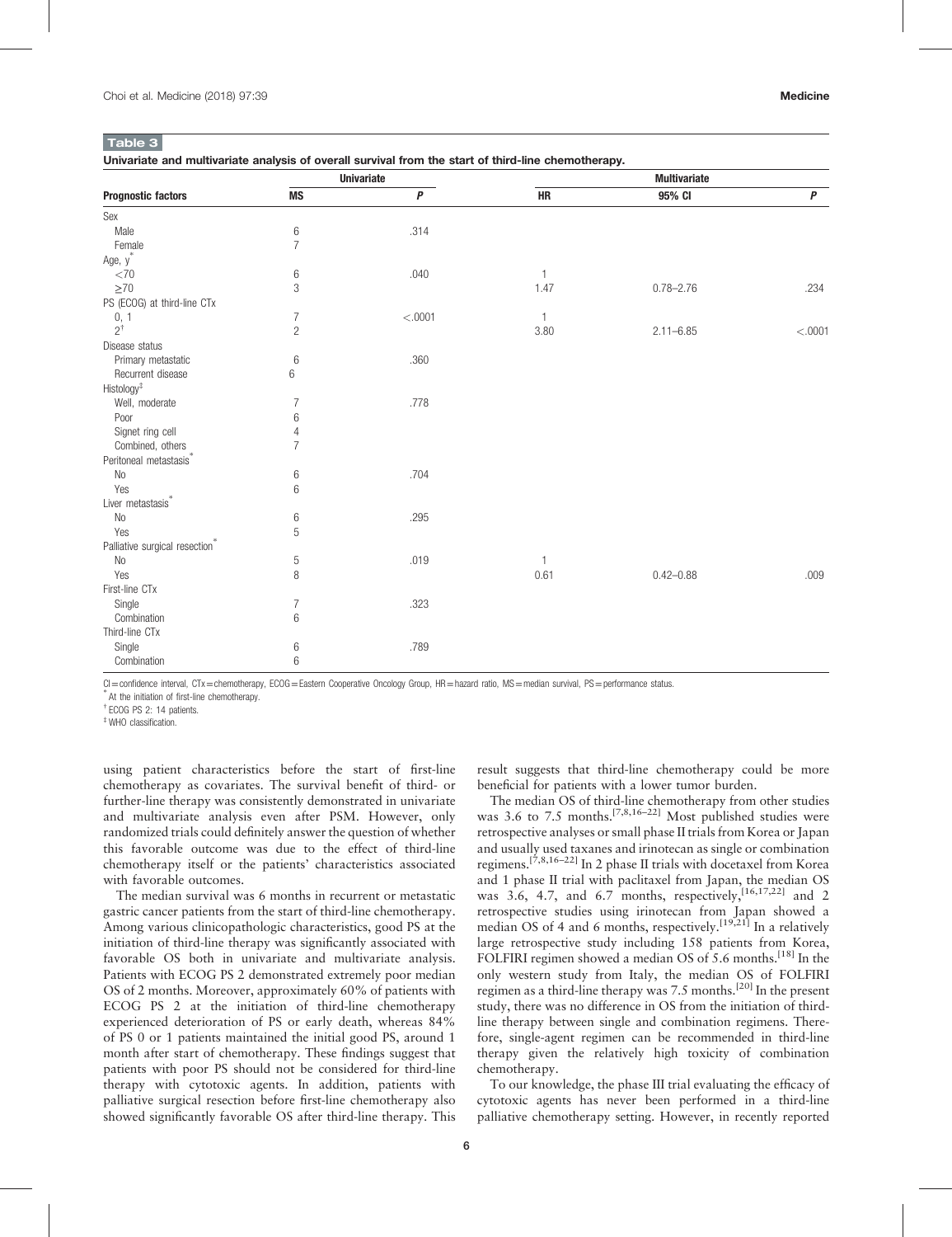<span id="page-6-0"></span>randomized phase III trials, apatinib, a vascular endothelial growth factor receptor 2 tyrosine kinase inhibitor,  $[23]$  and nivolumab, an antiprogrammed death 1 monoclonal anti- $body<sub>1</sub><sup>[24]</sup> acting as an immune checkpoint inhibitor, as third body<sub>1</sub><sup>[24]</sup> acting as an immune checkpoint inhibitor, as third body<sub>1</sub><sup>[24]</sup> acting as an immune checkpoint inhibitor, as third$ or further-line therapy demonstrated OS benefit compared with placebo. In addition, in a phase II trial, pembrolizumab, another antiprogrammed death 1 monoclonal antibody, showed favorable clinical activity including 5.6 months of median OS in advanced gastric cancer patients who experienced disease progression after 2 or more lines of therapy.<sup>[\[25\]](#page-7-0)</sup> Based on these phase II and III trials about immune check point inhibitors in gastric cancer, both nivolumab and pembrolizumab have been becoming available in clinical practice as third- or further-line therapy after approval in some countries including Korea. It is clinically meaningful that the median OS of the apatinib, nivolumab, and pembrolizumab groups from these 2 trials (6.5, 5.3, and 5.6 months, respectively) is comparable with that of the third- or further-line chemotherapy group in our study.<sup>[23–25]</sup>

In terms of application of third-line therapy in daily practice for recurrent or metastatic gastric cancer patients, either immune check point inhibitors or cytotoxic chemotherapy should be considered in patients who experienced progression after secondline therapy while maintaining good PS according to the approval and reimbursement status of agents in each country. The median OS of 6 months after third-line chemotherapy with cytotoxic agents in the current study cohort is almost comparable to that (5.8 months) of patients who received pembrolizumab as thirdline therapy in the phase II trial including only ECOG PS 0 or 1 patients. This finding suggests that chemotherapy with cytotoxic agents is also a valid option as third-line therapy.

To our knowledge, the present study is the first report to compare the outcomes of patients treated with third- or furtherline palliative chemotherapy with those of patients who underwent second- or lesser-line chemotherapy, analyzing OS from the start of first-line therapy. Almost all previous retrospective analyses or clinical trials evaluated the outcome of patients from the initiation of third-line chemotherapy.[7,8,16–  $22$ ] In addition, the analysis of all patients who underwent palliative chemotherapy in a single institution during the defined period with mature follow-up (minimum follow-up duration of survivors: 36 months) in the present study could reflect the treatment outcomes of real-world clinical practice. Furthermore, the present study also demonstrated potential benefit of third-line chemotherapy using cohort with minimal selection bias after PSM.

However, the present study has several limitations. First, this work is a retrospective analysis from a single institution. Second, variable chemotherapy regimens were used in several therapy lines. Third, no patient received immune check point inhibitor as third-line therapy due to the time frame of the study. Fourth, as trastuzumab has been available in routine practice since June 2011 in Korea, the number of patients treated with first-line chemotherapy including trastuzumab was small in the entire study population. Finally, to minimize the selection bias, it is ideal to compare the outcome between third- or further-line therapy and second- or less-line therapy groups using PSM of patient characteristics at the time of progression after second-line therapy. However, such analysis was almost impossible due to the retrospective nature of the study.

In conclusion, nearly one fourth of the recurrent or metastatic gastric cancer patients who had undergone palliative chemotherapy received third-line therapy with an encouraging median OS of 18 months after the initiation of first-line therapy in the present study. Since the number of available cytotoxic and molecular targeted agents is increasing, more patients will become candidates for third- or further-line therapy. Therefore, further prospective randomized trials are essential to more clearly define the role of third-line chemotherapy including optimal regimen for patients with recurrent or metastatic gastric cancer. Nonetheless, the current study suggests that third-line therapy could be recommended for recurrent or metastatic gastric cancer patients with good PS after progression from second-line chemotherapy in clinical practice.

#### Author contributions

Conceptualization: Seok Yun Kang, Jin-Hyuk Choi.

- Data curation: Yong Won Choi, Mi Sun Ahn, Geum Sook Jeong, Hyun Woo Lee, Seong Hyun Jeong, Seok Yun Kang, Joon Seong Park, Jin-Hyuk Choi, Seung Soo Sheen.
- Formal analysis: Yong Won Choi, Jin-Hyuk Choi.
- Funding acquisition: Jin-Hyuk Choi.

Investigation: Jin-Hyuk Choi.

Supervision: Seok Yun Kang, Jin-Hyuk Choi, Seung Soo Sheen.

Writing – original draft: Yong Won Choi, Jin-Hyuk Choi.

Writing – review and editing: Yong Won Choi, Seok Yun Kang, Jin-Hyuk Choi.

#### **References**

- [1] Global Burden of Disease Cancer CollaborationGlobal, regional, and national cancer incidence, mortality, years of life lost, years lived with disability, and disability-adjusted life-years for 32 cancer groups, 1990 to 2015: a systematic analysis for the global burden of disease study. JAMA Oncol 2017;3:524–48.
- [2] Jung KW, Won YJ, Oh CM, et al. Cancer statistics in Korea: incidence, mortality, survival, and prevalence in 2014. Cancer Res Treat 2017;49:292–305.
- [3] Thuss-Patience PC, Kretzschmar A, Bichev D, et al. Survival advantage for irinotecan versus best supportive care as second-line chemotherapy in gastric cancer—a randomised phase III study of the Arbeitsgemeinschaft Internistische Onkologie (AIO). Eur J Cancer 2011;47: 2306–14.
- [4] Kang JH, Lee SI, Lim DH, et al. Salvage chemotherapy for pretreated gastric cancer: a randomized phase III trial comparing chemotherapy plus best supportive care with best supportive care alone. J Clin Oncol 2012;30:1513–8.
- [5] Wilke H, Muro K, Van Cutsem E, et al. Ramucirumab plus paclitaxel versus placebo plus paclitaxel in patients with previously treated advanced gastric or gastro-oesophageal junction adenocarcinoma (RAINBOW): a double-blind, randomised phase 3 trial. Lancet Oncol 2014;15:1224–35.
- [6] Fuchs CS, Tomasek J, Yong CJ, et al. Ramucirumab monotherapy for previously treated advanced gastric or gastro-oesophageal junction adenocarcinoma (REGARD): an international, randomised, multicentre, placebo-controlled, phase 3 trial. Lancet 2014;383:31–9.
- [7] Moon YW, Rha SY, Jeung HC, et al. Outcomes of multiple salvage chemotherapy for advanced gastric cancer: implications for clinical practice and trial design. Cancer Chemother Pharmacol 2010;66: 797–805.
- [8] Shim HJ, Yun JY, Hwang JE, et al. Prognostic factor analysis of third-line chemotherapy in patients with advanced gastric cancer. Gastric Cancer 2011;14:249–56.
- [9] Edge S, Byrd DR, Compton CC, et al. AJCC Cancer Staging Manual. 7th ednSpringer, New York:2010.
- [10] Ajani JA. Evolving chemotherapy for advanced gastric cancer. Oncologist 2005;10(suppl 3):49–58.
- [11] Ohtsu A. Current status and future prospects of chemotherapy for metastatic gastric cancer: a review. Gastric Cancer 2005;8:95–102.
- [12] Pasini F, Fraccon AP, DE Manzoni G. The role of chemotherapy in metastatic gastric cancer. Anticancer Res 2011;31:3543–54.
- [13] Lee J, Lim T, Uhm JE, et al. Prognostic model to predict survival following first-line chemotherapy in patients with metastatic gastric adenocarcinoma. Ann Oncol 2007;18:886–91.